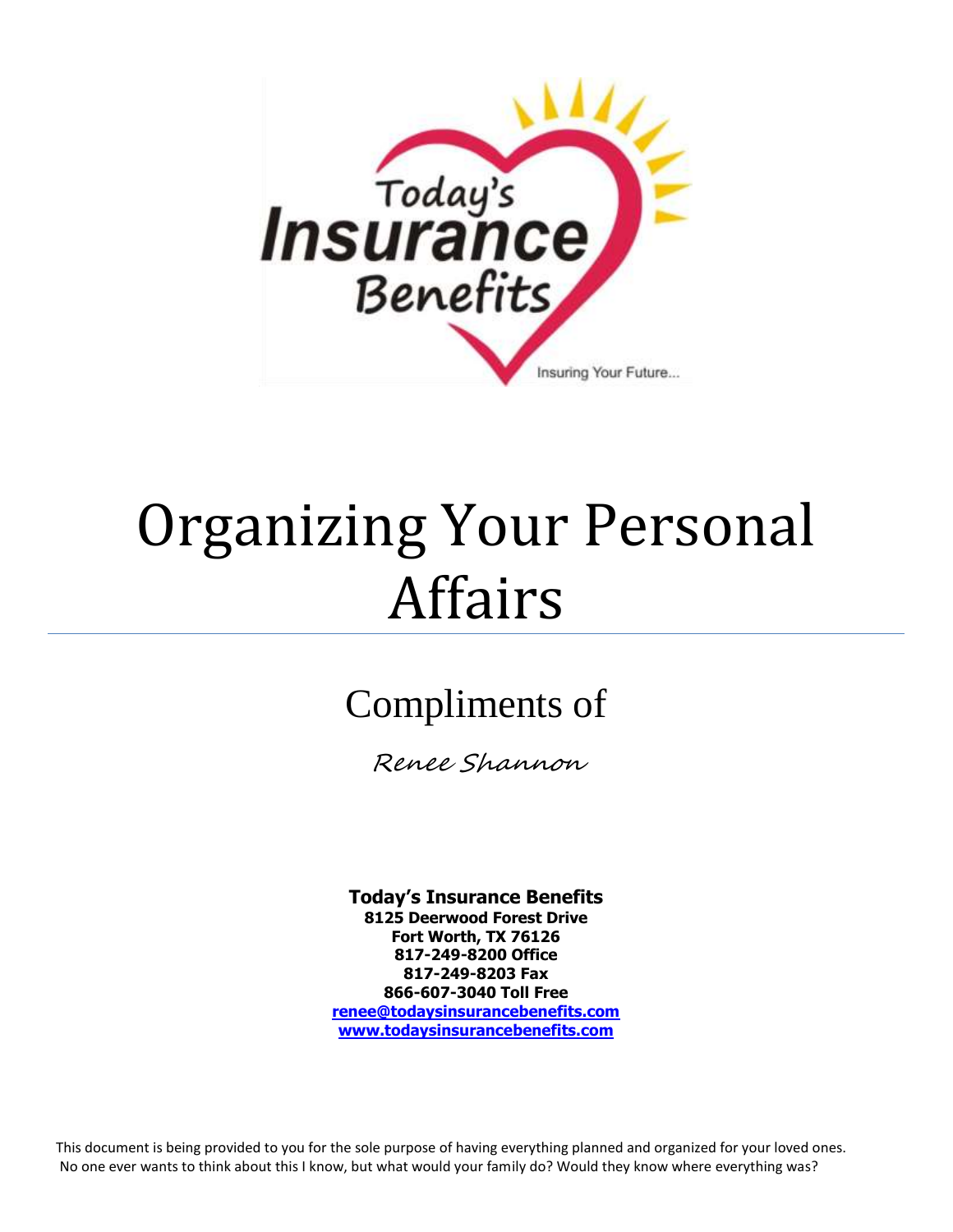## **Organizing Your Personal Affairs**

#### *About You*

|                   | Your legal name                                                                                                                                                                                                                |
|-------------------|--------------------------------------------------------------------------------------------------------------------------------------------------------------------------------------------------------------------------------|
|                   | Address and the contract of the contract of the contract of the contract of the contract of the contract of the contract of the contract of the contract of the contract of the contract of the contract of the contract of th |
|                   |                                                                                                                                                                                                                                |
|                   |                                                                                                                                                                                                                                |
|                   |                                                                                                                                                                                                                                |
|                   |                                                                                                                                                                                                                                |
|                   |                                                                                                                                                                                                                                |
|                   | Occupation or former occupation (kind of work you did most of your life) __________________________                                                                                                                            |
|                   |                                                                                                                                                                                                                                |
|                   |                                                                                                                                                                                                                                |
| SIGNIFICANT OTHER |                                                                                                                                                                                                                                |
|                   | Marital Status: ____Married ____Divorced ____Widowed ____Other_____________                                                                                                                                                    |
|                   |                                                                                                                                                                                                                                |
|                   |                                                                                                                                                                                                                                |
| <b>FAMILY</b>     |                                                                                                                                                                                                                                |
|                   |                                                                                                                                                                                                                                |
|                   |                                                                                                                                                                                                                                |
|                   |                                                                                                                                                                                                                                |
|                   |                                                                                                                                                                                                                                |
|                   |                                                                                                                                                                                                                                |
|                   | Zip Code                                                                                                                                                                                                                       |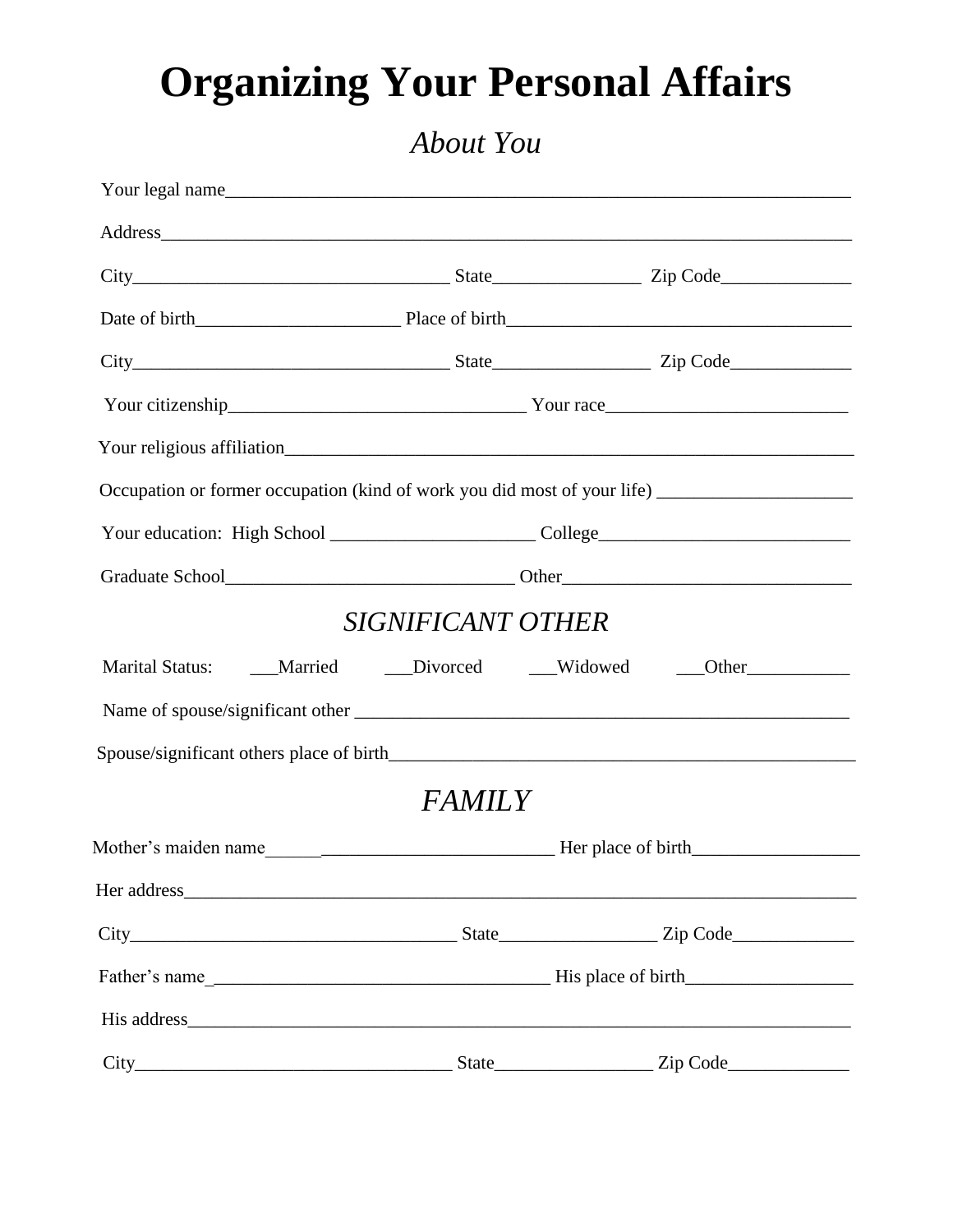#### **CHILDREN**

| <b>GRAND CHILDREN</b> |
|-----------------------|
|                       |
|                       |
|                       |
|                       |
|                       |
|                       |
|                       |
|                       |
|                       |
| <b>SIBLINGS</b>       |
|                       |
|                       |
|                       |
| Phone Phone           |
|                       |
|                       |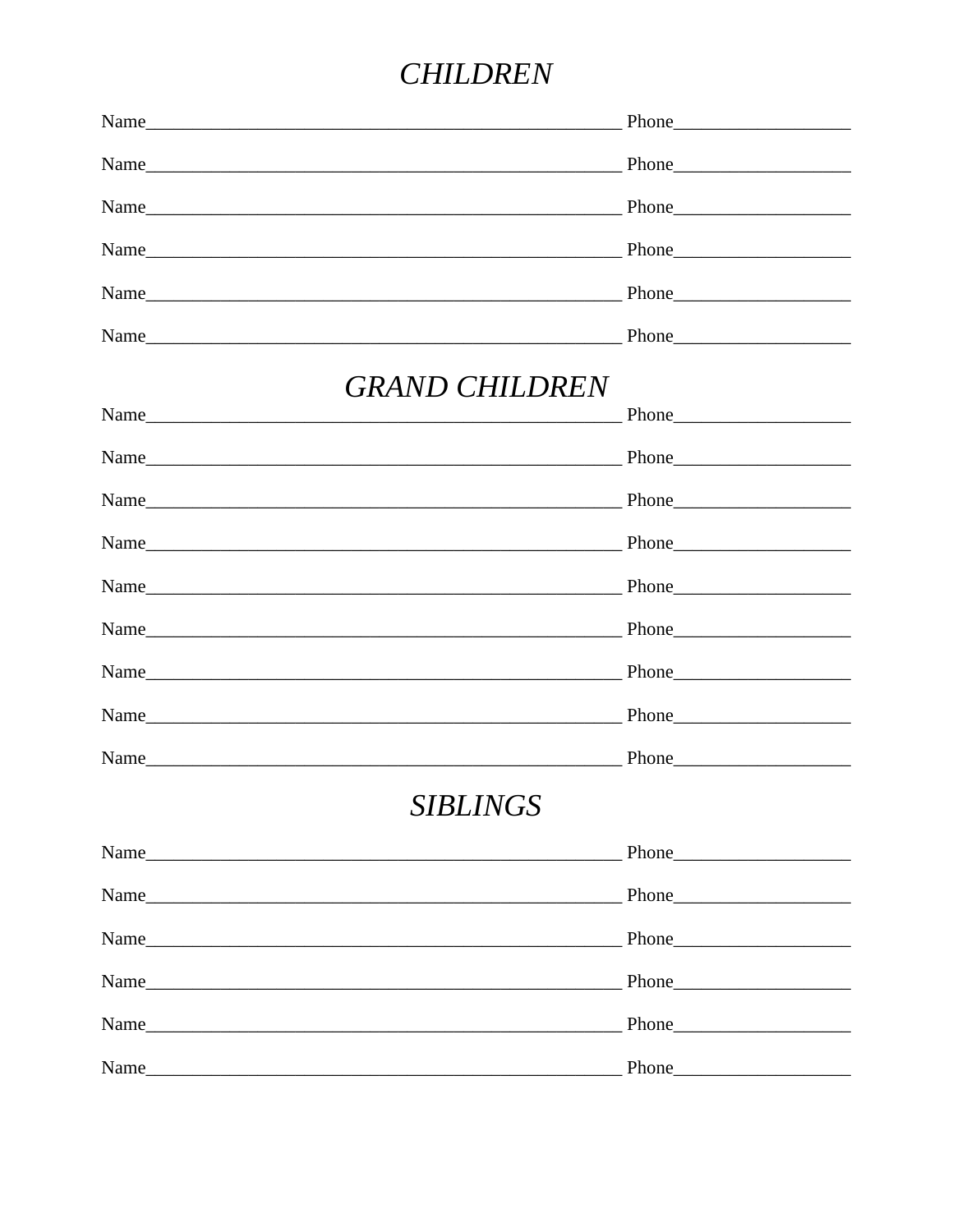#### **GOD PARENTS**

|             | OTHER PERTINENT FAMILY MEMBERS                                                    |  |
|-------------|-----------------------------------------------------------------------------------|--|
|             |                                                                                   |  |
|             |                                                                                   |  |
|             |                                                                                   |  |
| Phone       |                                                                                   |  |
|             |                                                                                   |  |
|             |                                                                                   |  |
|             |                                                                                   |  |
| Phone Phone |                                                                                   |  |
|             | <i>MILITARY</i>                                                                   |  |
|             |                                                                                   |  |
|             |                                                                                   |  |
|             |                                                                                   |  |
|             | Location of discharge papers (you will need a copy of these papers) _____________ |  |
|             | FRATERNAL ORGANIZATIONS                                                           |  |
|             |                                                                                   |  |
|             |                                                                                   |  |
|             |                                                                                   |  |
|             |                                                                                   |  |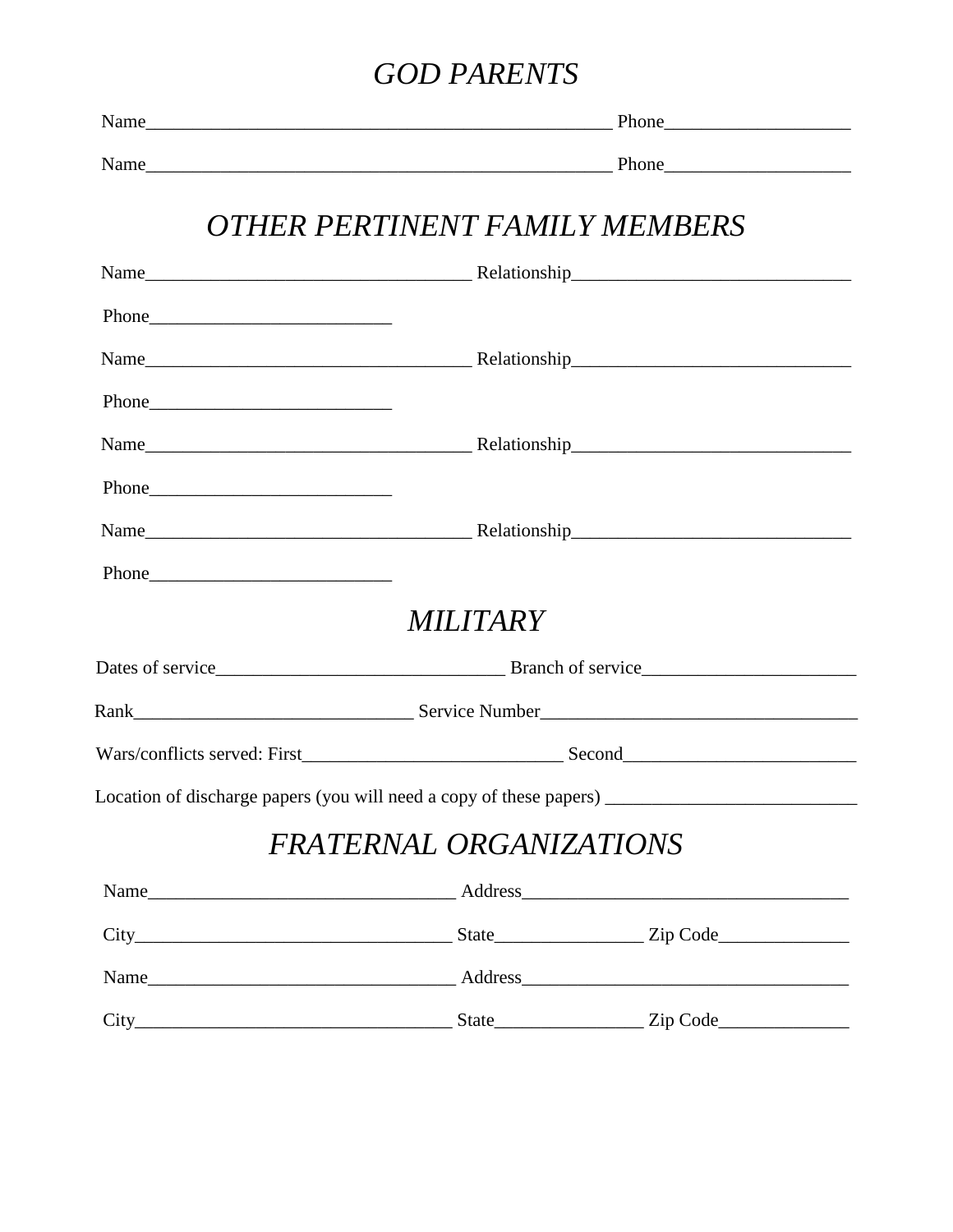#### **INSURANCE INFORMATION**

| My policy is located at: |
|--------------------------|
|                          |
| My policy is located at: |
|                          |
|                          |
|                          |
| My policy is located at: |
|                          |
| My policy is located at: |
|                          |
|                          |
|                          |
| Amount Reason Purchased  |
|                          |
| <b>PENSION DETAILS</b>   |
|                          |
|                          |
|                          |
|                          |
|                          |
|                          |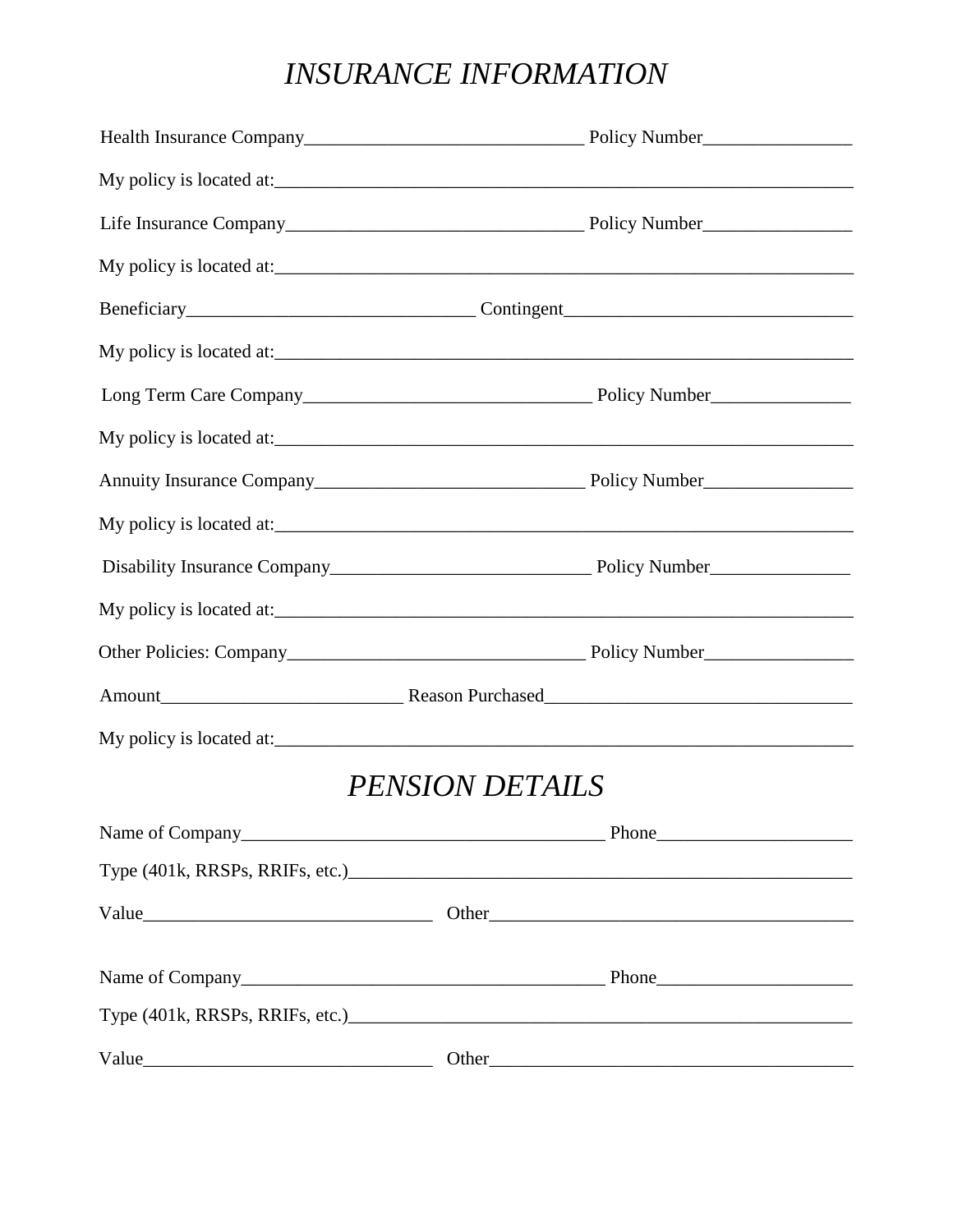#### *CREDIT CARDS*

| <b>SAFETY DEPOSIT BOX</b>                                                            |  |
|--------------------------------------------------------------------------------------|--|
| I have a Safety Deposit Box? ___Yes ___No                                            |  |
|                                                                                      |  |
|                                                                                      |  |
| In the event of no Additional Key Holder the contents of the box is to be opened by: |  |
| Contact Number                                                                       |  |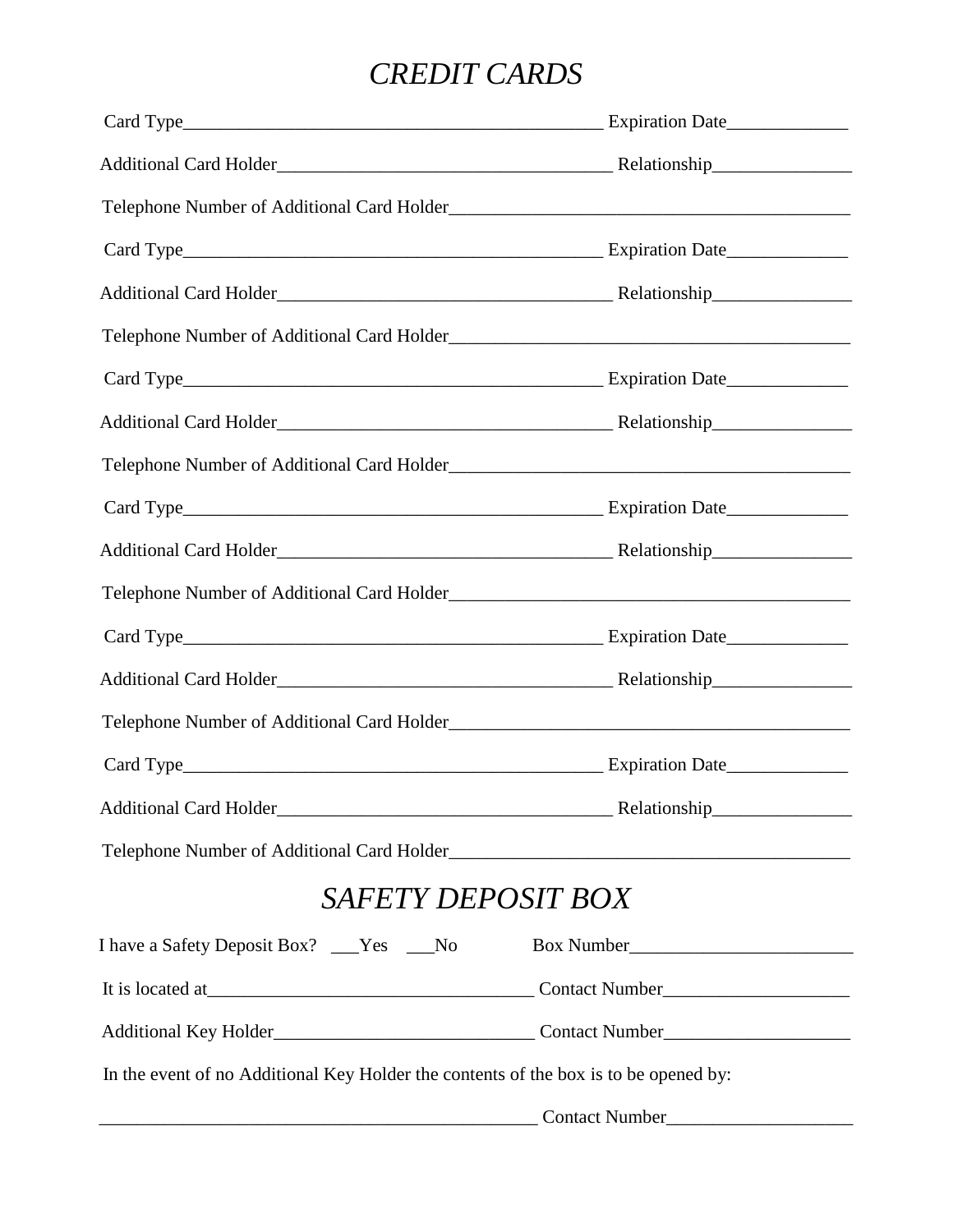#### *FINANCIAL INSTITUTIONS*

|                   | POWER OF ATTORNEY                                   |  |
|-------------------|-----------------------------------------------------|--|
|                   |                                                     |  |
|                   |                                                     |  |
|                   |                                                     |  |
|                   |                                                     |  |
|                   |                                                     |  |
|                   |                                                     |  |
|                   |                                                     |  |
|                   | I have a living will: ____Yes ____No                |  |
|                   |                                                     |  |
|                   |                                                     |  |
|                   | I have a medical Power of Attorney: _____Yes ____No |  |
| It is located at: |                                                     |  |
|                   |                                                     |  |
|                   |                                                     |  |
|                   |                                                     |  |
|                   |                                                     |  |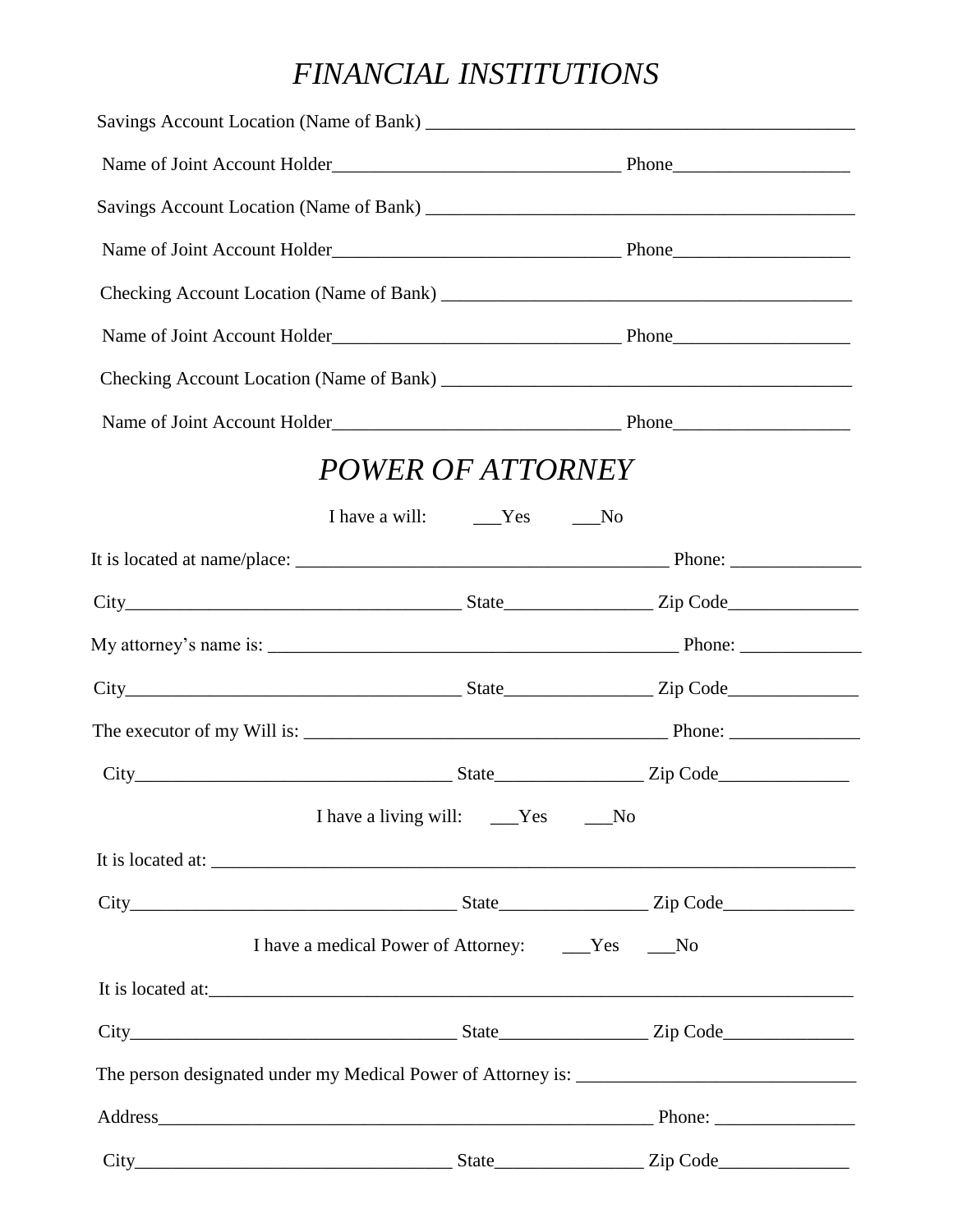#### *FUNERAL ARRANGEMENTS*

| I would like to request the following people as Pallbearers: | I would like a: _Traditional Funeral _Direct Burial _Direct Cremation _Other (________)<br>I would like my ceremony to be: ___Religious ___Personalized ___Military ___Other_________<br>I want my Viewing/Funeral to be: ____Open Casket _____Closed Casket ____Other_______________________ |
|--------------------------------------------------------------|-----------------------------------------------------------------------------------------------------------------------------------------------------------------------------------------------------------------------------------------------------------------------------------------------|
|                                                              |                                                                                                                                                                                                                                                                                               |
|                                                              |                                                                                                                                                                                                                                                                                               |
|                                                              |                                                                                                                                                                                                                                                                                               |
|                                                              |                                                                                                                                                                                                                                                                                               |
|                                                              |                                                                                                                                                                                                                                                                                               |
|                                                              |                                                                                                                                                                                                                                                                                               |
|                                                              |                                                                                                                                                                                                                                                                                               |
|                                                              |                                                                                                                                                                                                                                                                                               |
|                                                              |                                                                                                                                                                                                                                                                                               |
|                                                              |                                                                                                                                                                                                                                                                                               |
|                                                              |                                                                                                                                                                                                                                                                                               |
|                                                              |                                                                                                                                                                                                                                                                                               |
|                                                              |                                                                                                                                                                                                                                                                                               |
|                                                              |                                                                                                                                                                                                                                                                                               |
|                                                              |                                                                                                                                                                                                                                                                                               |
|                                                              |                                                                                                                                                                                                                                                                                               |
|                                                              |                                                                                                                                                                                                                                                                                               |
|                                                              |                                                                                                                                                                                                                                                                                               |
|                                                              | I would prefer to be buried wearing my jewelry: ___Yes ___No                                                                                                                                                                                                                                  |
|                                                              |                                                                                                                                                                                                                                                                                               |
|                                                              | In honor of my memory I would prefer: _____Flowers be sent to the Funeral Home                                                                                                                                                                                                                |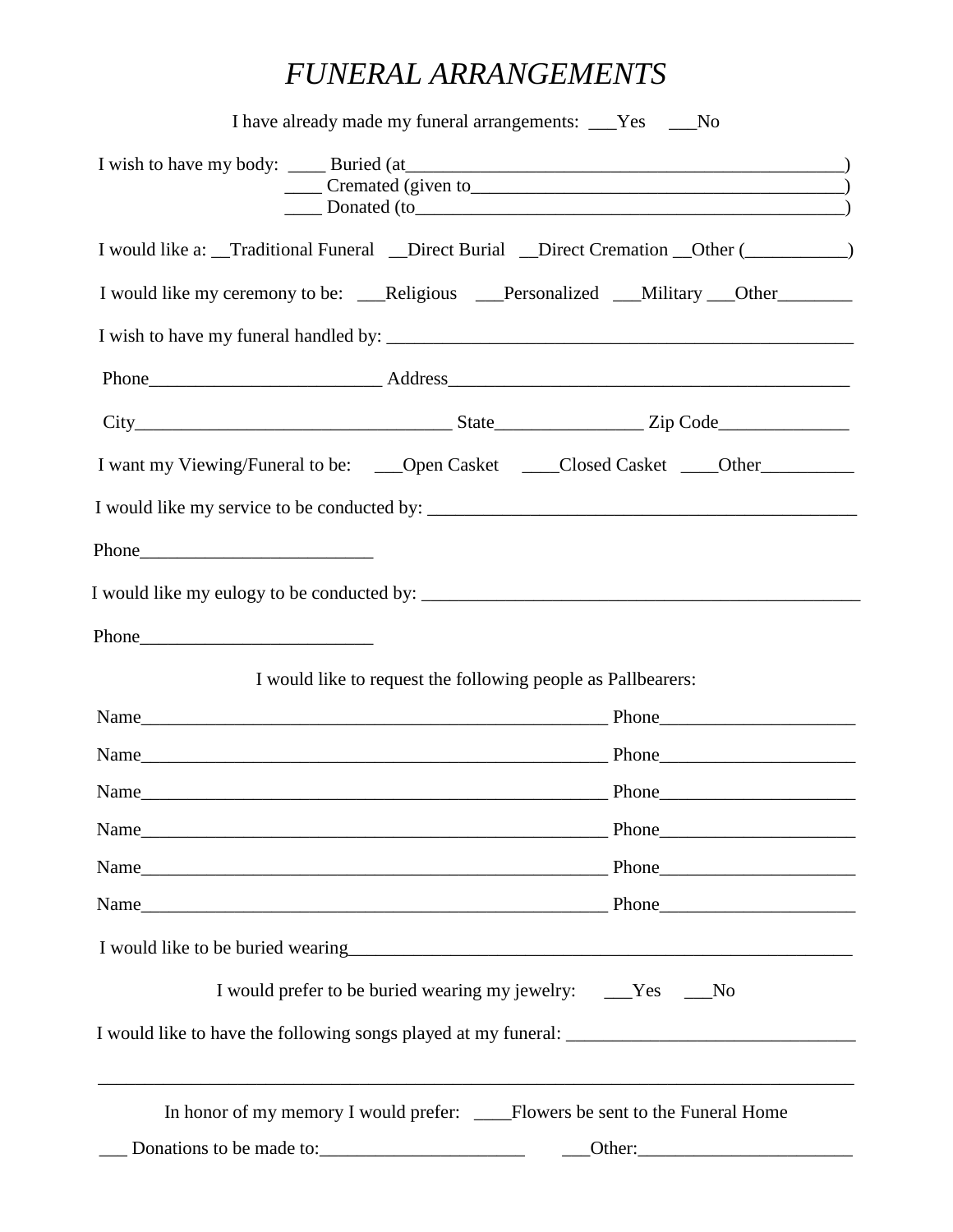| ORGAN DONATION INFORMATION                                                                    |  |  |
|-----------------------------------------------------------------------------------------------|--|--|
| Are you an Organ Donor: ___Yes ___ No                                                         |  |  |
| If it is at all possible I would like to have the following organs donated: _____None ____All |  |  |
| __Heart __Liver __Kidney __Lung __Pancreas __Intestine __Cornea                               |  |  |
|                                                                                               |  |  |
|                                                                                               |  |  |
| Witness                                                                                       |  |  |
| Witness                                                                                       |  |  |
| Copies of this document are kept by the following people:                                     |  |  |
|                                                                                               |  |  |
|                                                                                               |  |  |
|                                                                                               |  |  |
|                                                                                               |  |  |
|                                                                                               |  |  |
|                                                                                               |  |  |
|                                                                                               |  |  |
|                                                                                               |  |  |
|                                                                                               |  |  |
|                                                                                               |  |  |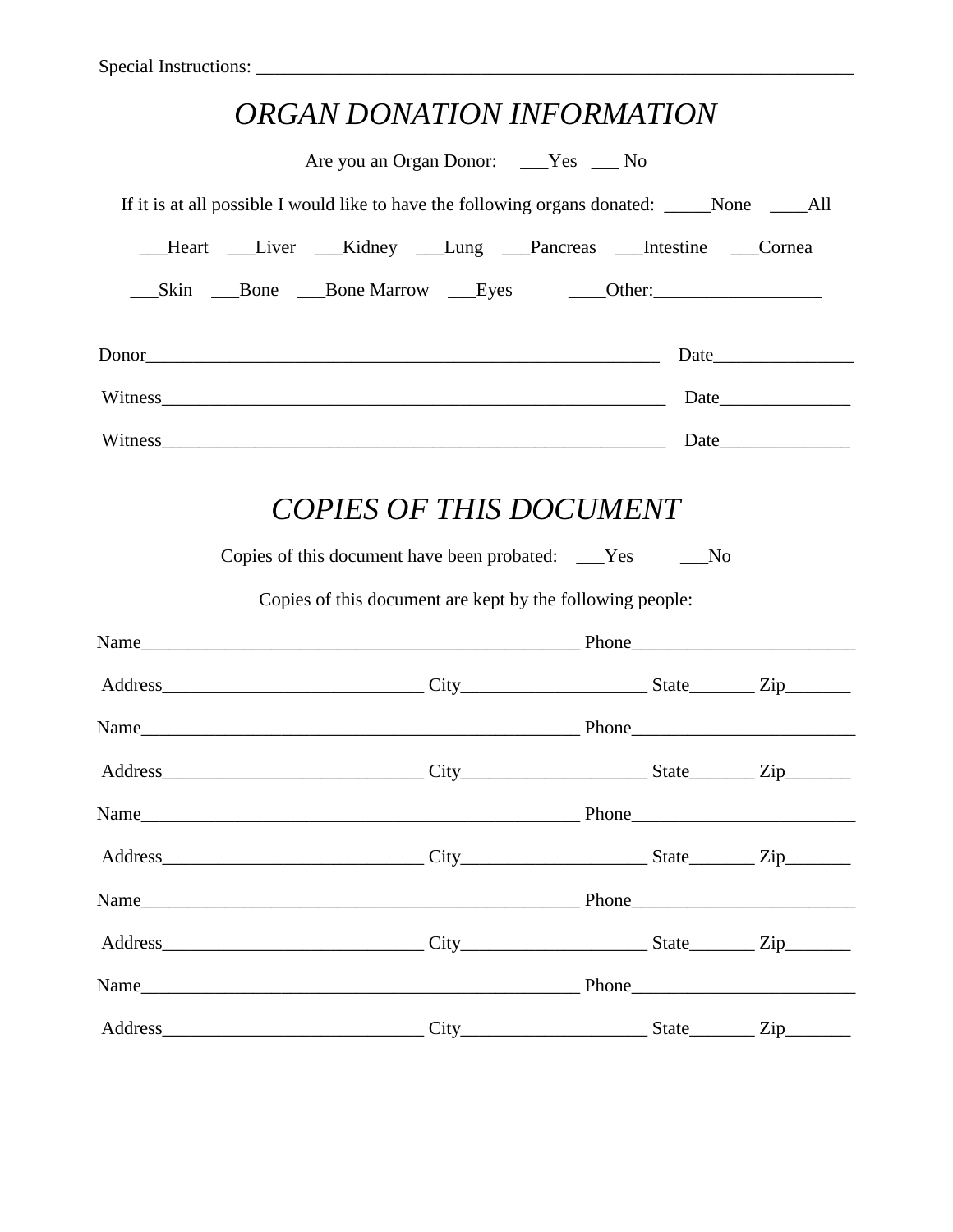## HOW I WOULD LIKE MY HEADSTONE, FOOTSTONE, & OBITUARY TO READ

|                                                               | The following should be followed: |  |
|---------------------------------------------------------------|-----------------------------------|--|
| __Exactly __As a guideline ___At discretion __Does not matter |                                   |  |
|                                                               | Headstone:                        |  |
|                                                               |                                   |  |
|                                                               |                                   |  |
|                                                               |                                   |  |
|                                                               |                                   |  |
|                                                               |                                   |  |
|                                                               |                                   |  |
|                                                               |                                   |  |
|                                                               | Footstone:                        |  |
|                                                               |                                   |  |
|                                                               |                                   |  |
|                                                               |                                   |  |
|                                                               |                                   |  |
|                                                               |                                   |  |
|                                                               |                                   |  |
|                                                               | Obituary:                         |  |
|                                                               |                                   |  |
|                                                               |                                   |  |
|                                                               |                                   |  |
|                                                               |                                   |  |
|                                                               |                                   |  |
|                                                               |                                   |  |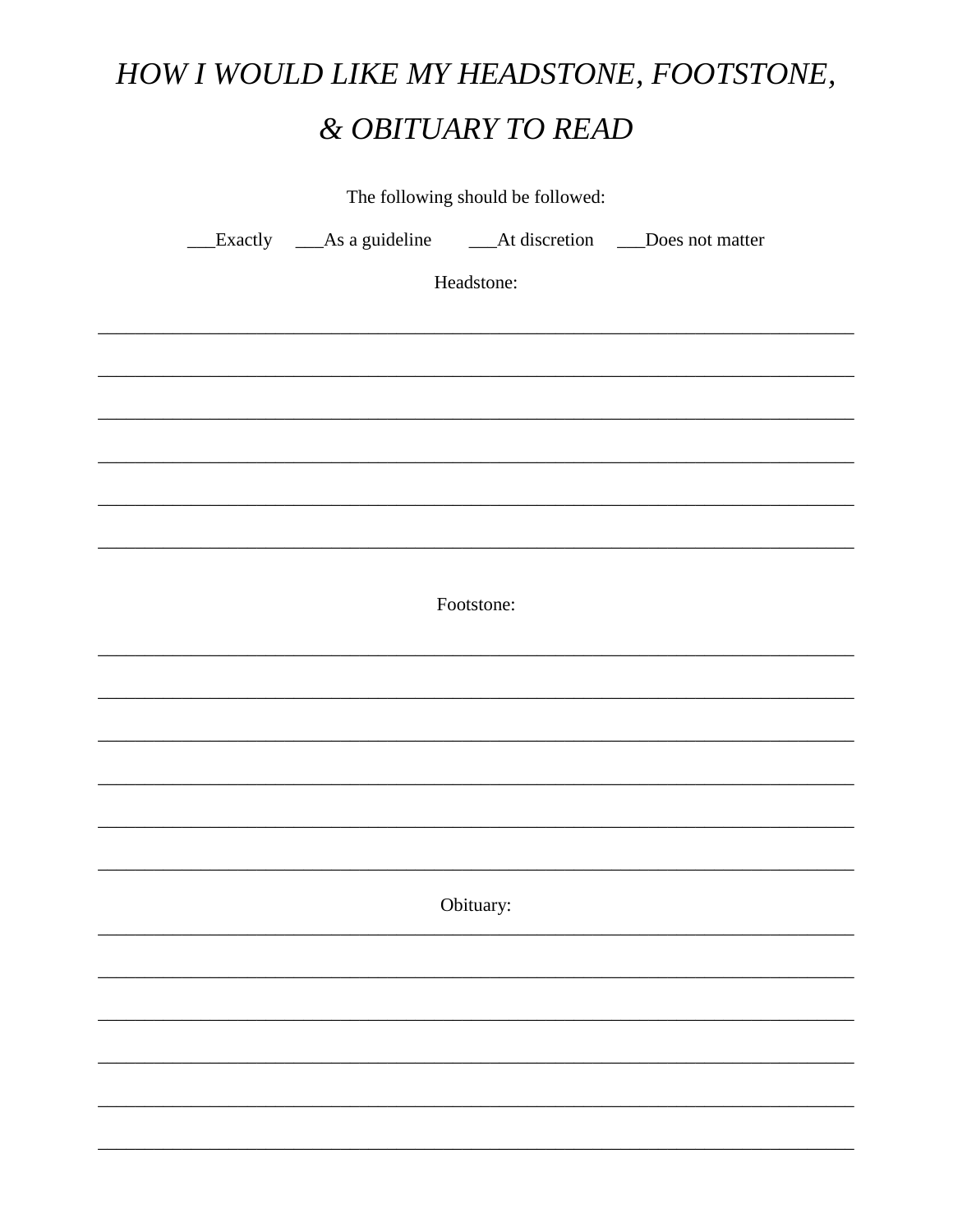### SPECIFIC CONTACTS AT THE TIME OF PASSING VIA PHONE

|                                                                                                                                                                                                                                | Call: $(name)$ $(x)$ |  |
|--------------------------------------------------------------------------------------------------------------------------------------------------------------------------------------------------------------------------------|----------------------|--|
|                                                                                                                                                                                                                                |                      |  |
|                                                                                                                                                                                                                                |                      |  |
|                                                                                                                                                                                                                                |                      |  |
| Tell them: The contract of the contract of the contract of the contract of the contract of the contract of the contract of the contract of the contract of the contract of the contract of the contract of the contract of the |                      |  |
|                                                                                                                                                                                                                                |                      |  |
|                                                                                                                                                                                                                                |                      |  |
|                                                                                                                                                                                                                                |                      |  |
|                                                                                                                                                                                                                                |                      |  |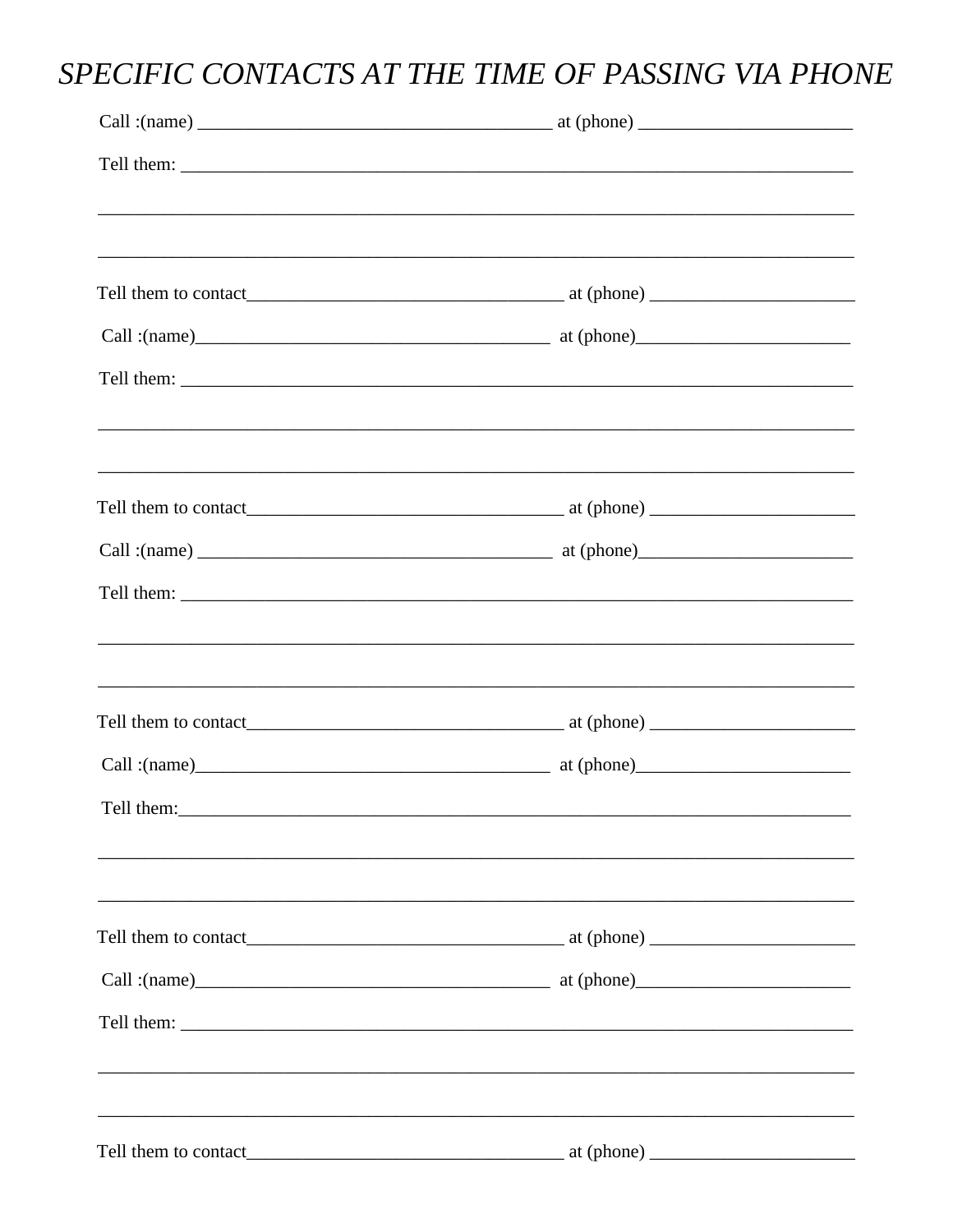### SPECIFIC CONTACTS AT THE TIME OF PASSING VIA MAIL

| $City$ $City$ $Zip$ $Step$ $Zip$                                                 |  |
|----------------------------------------------------------------------------------|--|
| I already have a letter written for them: ___Yes ___No                           |  |
|                                                                                  |  |
| If No, Please write                                                              |  |
|                                                                                  |  |
| ,我们也不能会在这里,我们的人们就会在这里,我们也不会在这里,我们也不会在这里,我们也不会在这里,我们也不会在这里,我们也不会在这里,我们也不会在这里,我们也不 |  |
|                                                                                  |  |
|                                                                                  |  |
|                                                                                  |  |
| $City$ $Zip$ $Zip$ $Iip$ $Iip$ $Iip$                                             |  |
| I already have a letter written for them: ___Yes ___No                           |  |
|                                                                                  |  |
| If No, Please write                                                              |  |
|                                                                                  |  |
|                                                                                  |  |
|                                                                                  |  |
|                                                                                  |  |
|                                                                                  |  |
| $City$ $Zip$ $Zip$ $Iip$ $Iip$ $Iip$                                             |  |
| I already have a letter written for them: ___Yes ___No                           |  |
|                                                                                  |  |
| If No, Please write                                                              |  |
|                                                                                  |  |
|                                                                                  |  |
|                                                                                  |  |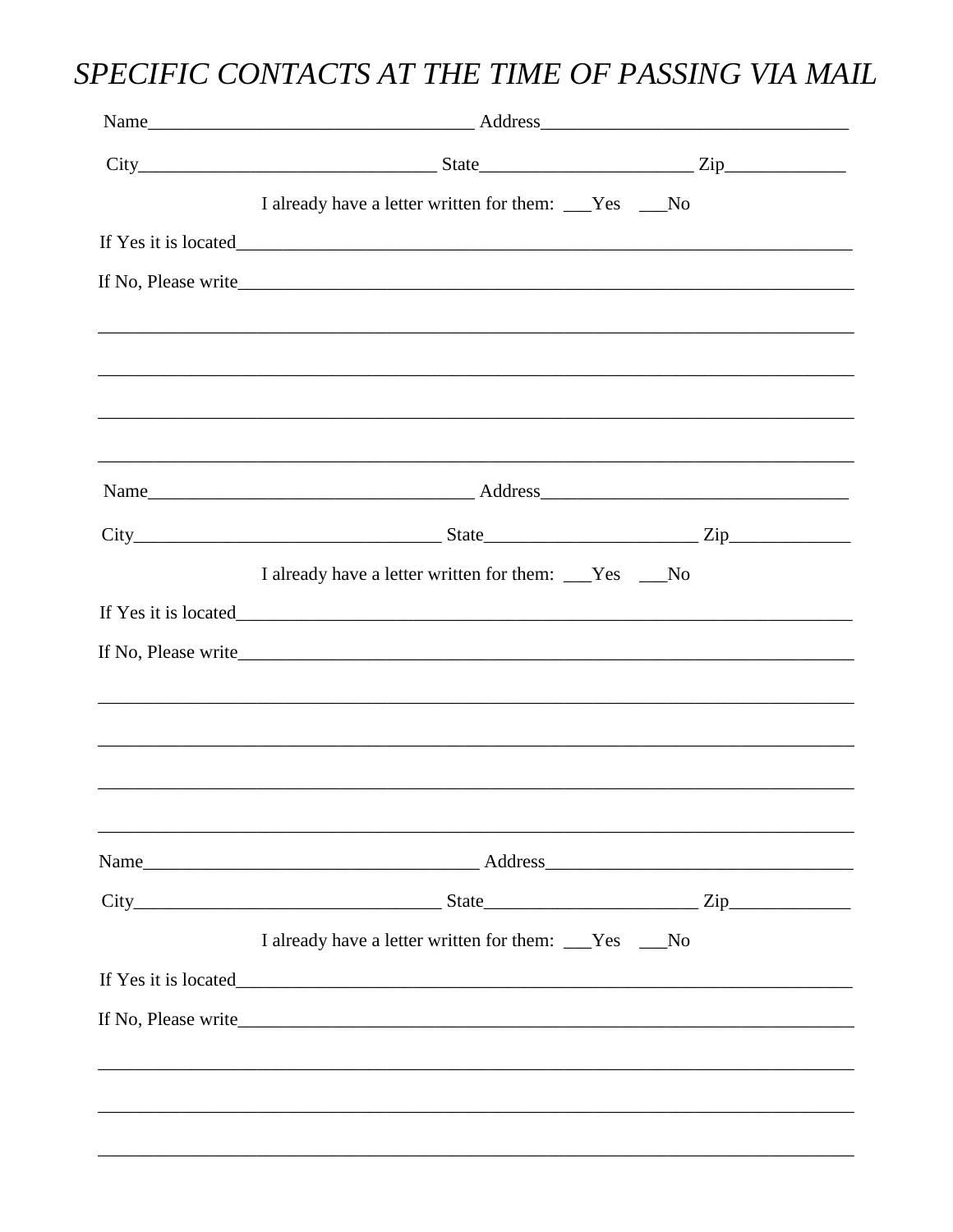#### **CONFIDENTIAL**

#### THE FOLLOWING INFORMATION IS CONSIDERED PERSONAL  $\&$  CONFIDENTIAL, THEREFORE IT IS TO ONLY BE VIEWED BY THE INTENDED RECIPIENT

| of $(address)$ (city) $(city)$ (state) $(zip)$ (zip)                                                                                                  |  |
|-------------------------------------------------------------------------------------------------------------------------------------------------------|--|
|                                                                                                                                                       |  |
|                                                                                                                                                       |  |
| ,我们也不能在这里的时候,我们也不能在这里的时候,我们也不能不能不能不能不能不能不能不能不能不能不能不能不能不能不能。""我们的是,我们也不能不能不能不能不能不能                                                                     |  |
|                                                                                                                                                       |  |
|                                                                                                                                                       |  |
|                                                                                                                                                       |  |
|                                                                                                                                                       |  |
| ,我们也不能在这里的时候,我们也不能在这里的时候,我们也不能在这里的时候,我们也不能会不能会不能会不能会不能会不能会不能会不能会。<br>第2012章 我们的时候,我们的时候,我们的时候,我们的时候,我们的时候,我们的时候,我们的时候,我们的时候,我们的时候,我们的时候,我们的时候,我们的时候,我 |  |
|                                                                                                                                                       |  |
|                                                                                                                                                       |  |
|                                                                                                                                                       |  |
|                                                                                                                                                       |  |
|                                                                                                                                                       |  |
|                                                                                                                                                       |  |
|                                                                                                                                                       |  |
|                                                                                                                                                       |  |
|                                                                                                                                                       |  |
|                                                                                                                                                       |  |
|                                                                                                                                                       |  |
|                                                                                                                                                       |  |
|                                                                                                                                                       |  |
|                                                                                                                                                       |  |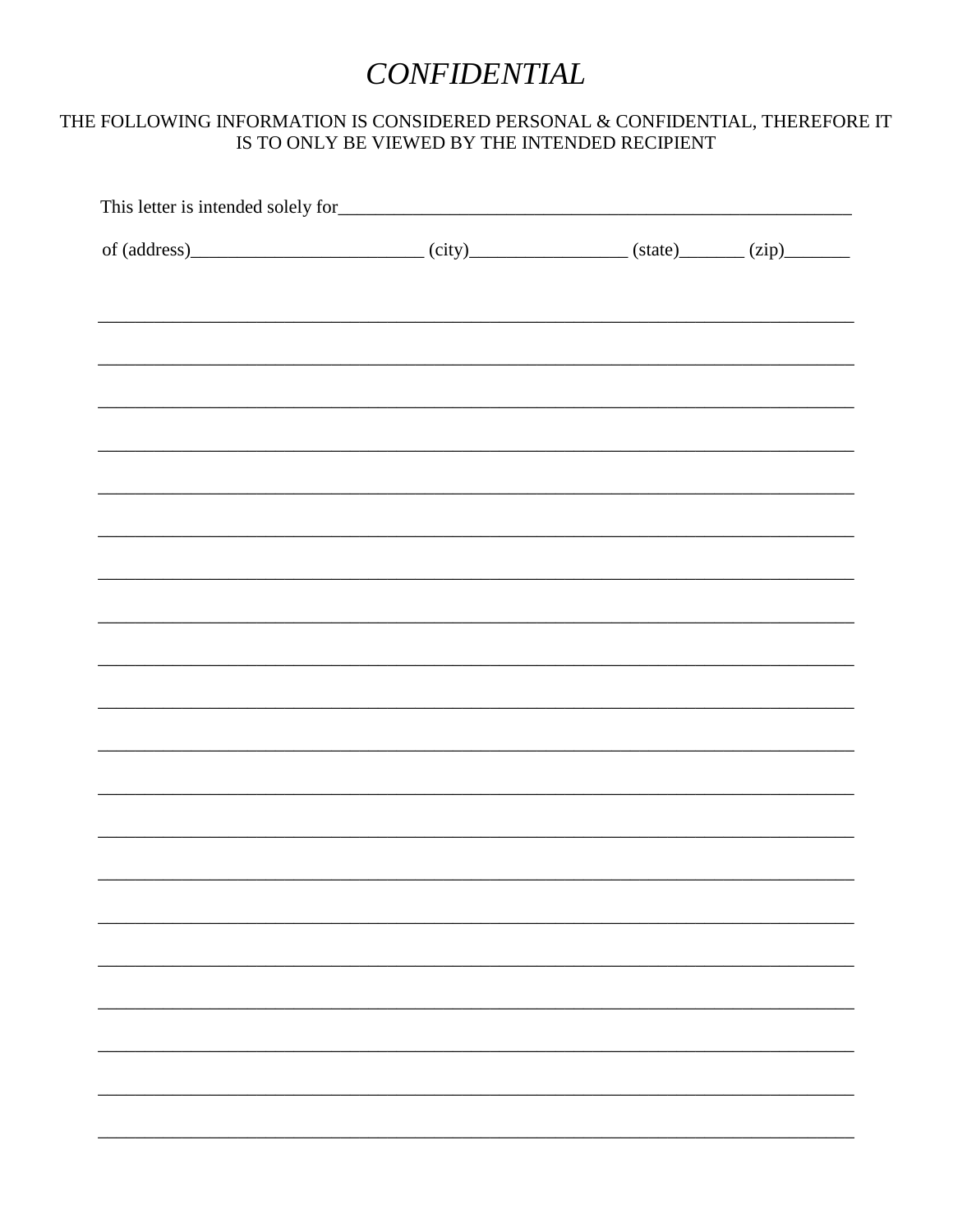PUBLIC LETTER TO ALL IN ATTENDANCE AT MY FUNERAL FROM, ME



my wishes.

Sincerely,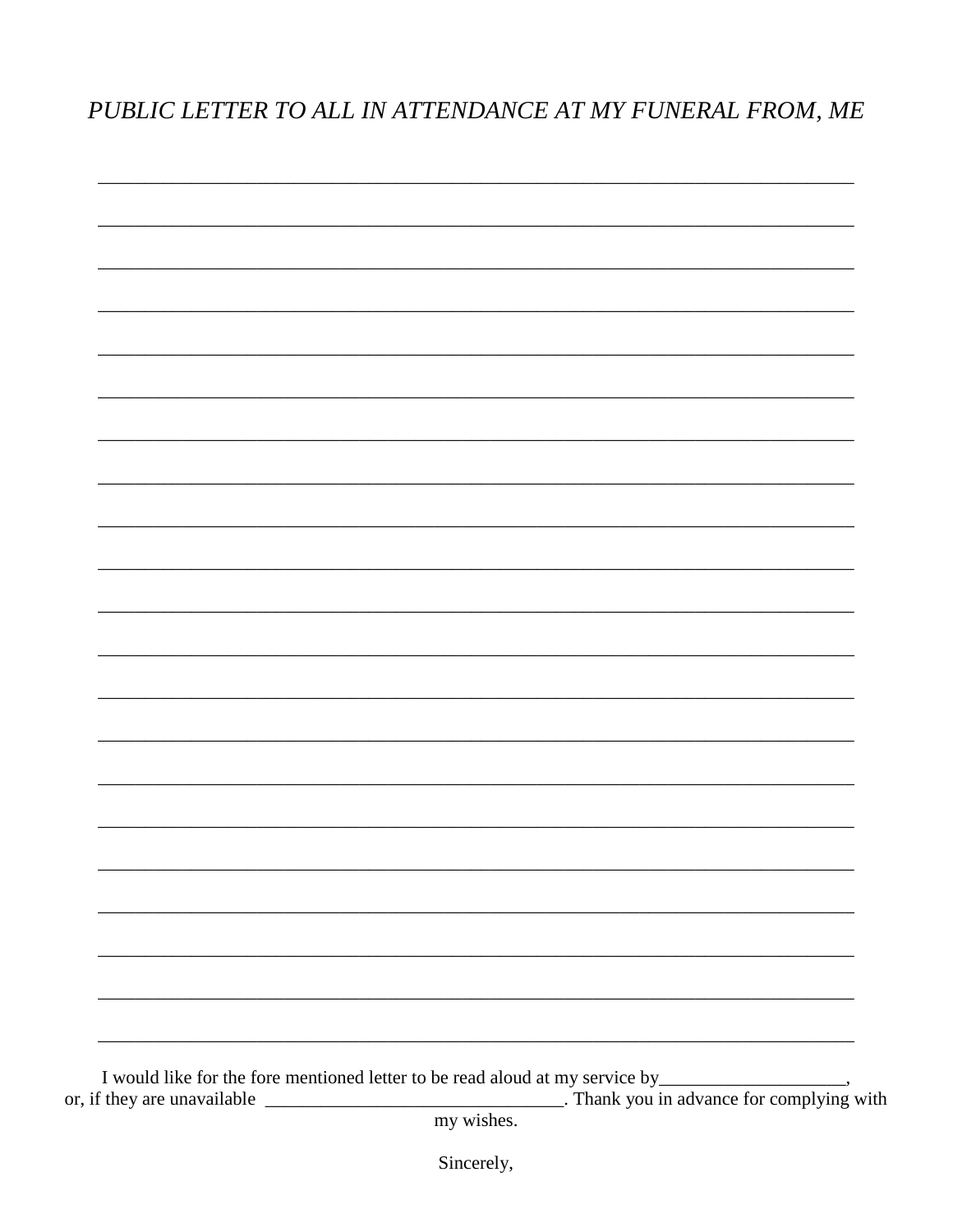#### MY PERSONNAL INFORMATION

| Favorite Holiday                                                                                                                                                                                                              |
|-------------------------------------------------------------------------------------------------------------------------------------------------------------------------------------------------------------------------------|
|                                                                                                                                                                                                                               |
|                                                                                                                                                                                                                               |
|                                                                                                                                                                                                                               |
|                                                                                                                                                                                                                               |
|                                                                                                                                                                                                                               |
| Lucky Number(s) expansion and the contract of the contract of the contract of the contract of the contract of the contract of the contract of the contract of the contract of the contract of the contract of the contract of |
| Hobbies                                                                                                                                                                                                                       |
|                                                                                                                                                                                                                               |
|                                                                                                                                                                                                                               |
|                                                                                                                                                                                                                               |
|                                                                                                                                                                                                                               |
|                                                                                                                                                                                                                               |
|                                                                                                                                                                                                                               |
| Favorite Movie_______<br><u> 2000 - Jan Barat, prima de la contrada de la contrada de la contrada de la contrada de la contrada de la con</u>                                                                                 |
|                                                                                                                                                                                                                               |
|                                                                                                                                                                                                                               |
|                                                                                                                                                                                                                               |
|                                                                                                                                                                                                                               |
|                                                                                                                                                                                                                               |
|                                                                                                                                                                                                                               |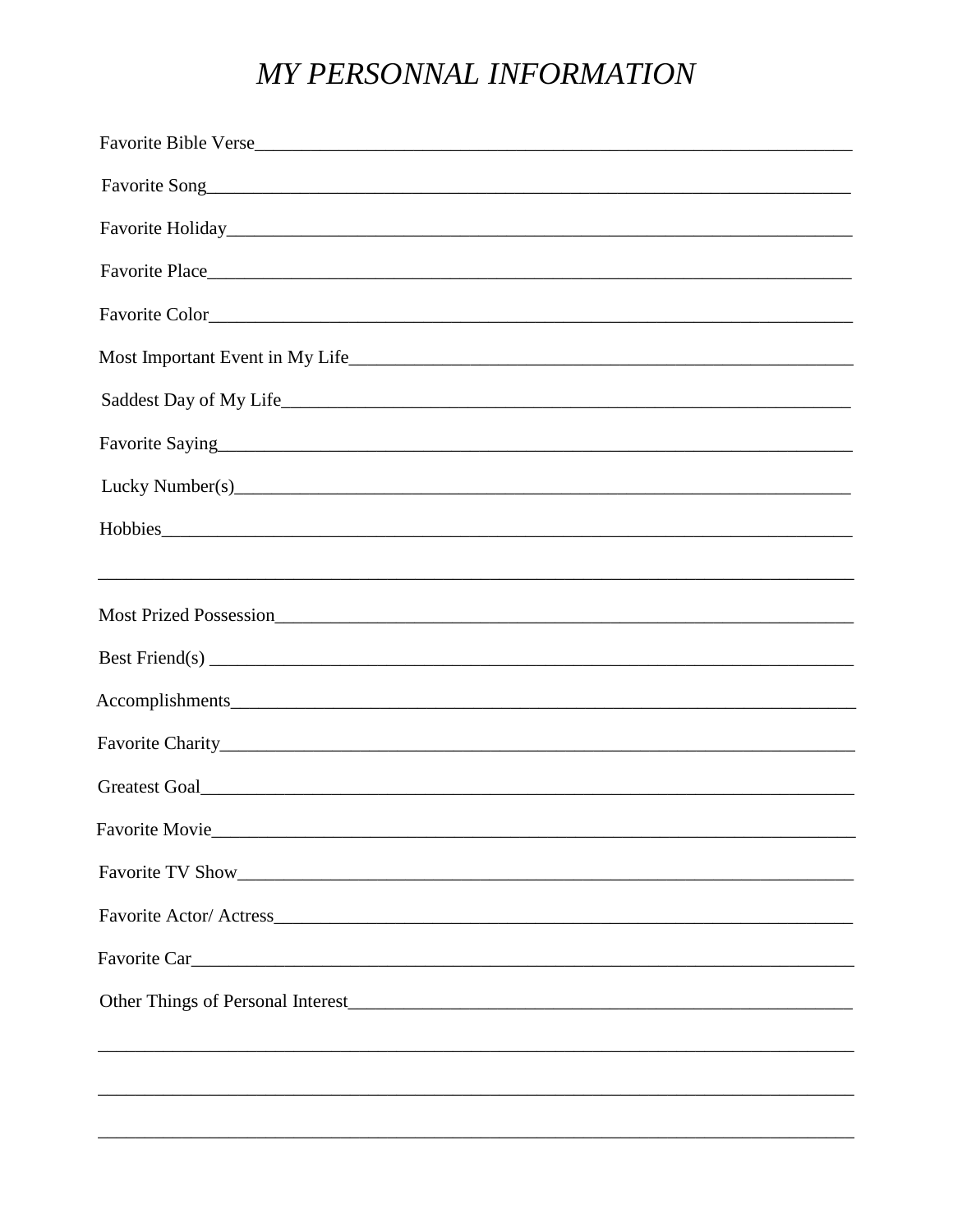#### *AUTOMOBILE/ VEHICLE DETAILS*

| Ownership Status: ___Own ____Leased ____Financed to Own                                                        |
|----------------------------------------------------------------------------------------------------------------|
|                                                                                                                |
|                                                                                                                |
|                                                                                                                |
|                                                                                                                |
| Notes                                                                                                          |
|                                                                                                                |
|                                                                                                                |
| Ownership Status: ___Own ____Leased ____Financed to Own                                                        |
|                                                                                                                |
|                                                                                                                |
|                                                                                                                |
|                                                                                                                |
|                                                                                                                |
|                                                                                                                |
|                                                                                                                |
| Ownership Status: ___Own ____Leased ____Financed to Own                                                        |
|                                                                                                                |
| Date of End of Lease/Finance Period_________________________ Monthly Payment__________________________________ |
|                                                                                                                |
|                                                                                                                |
|                                                                                                                |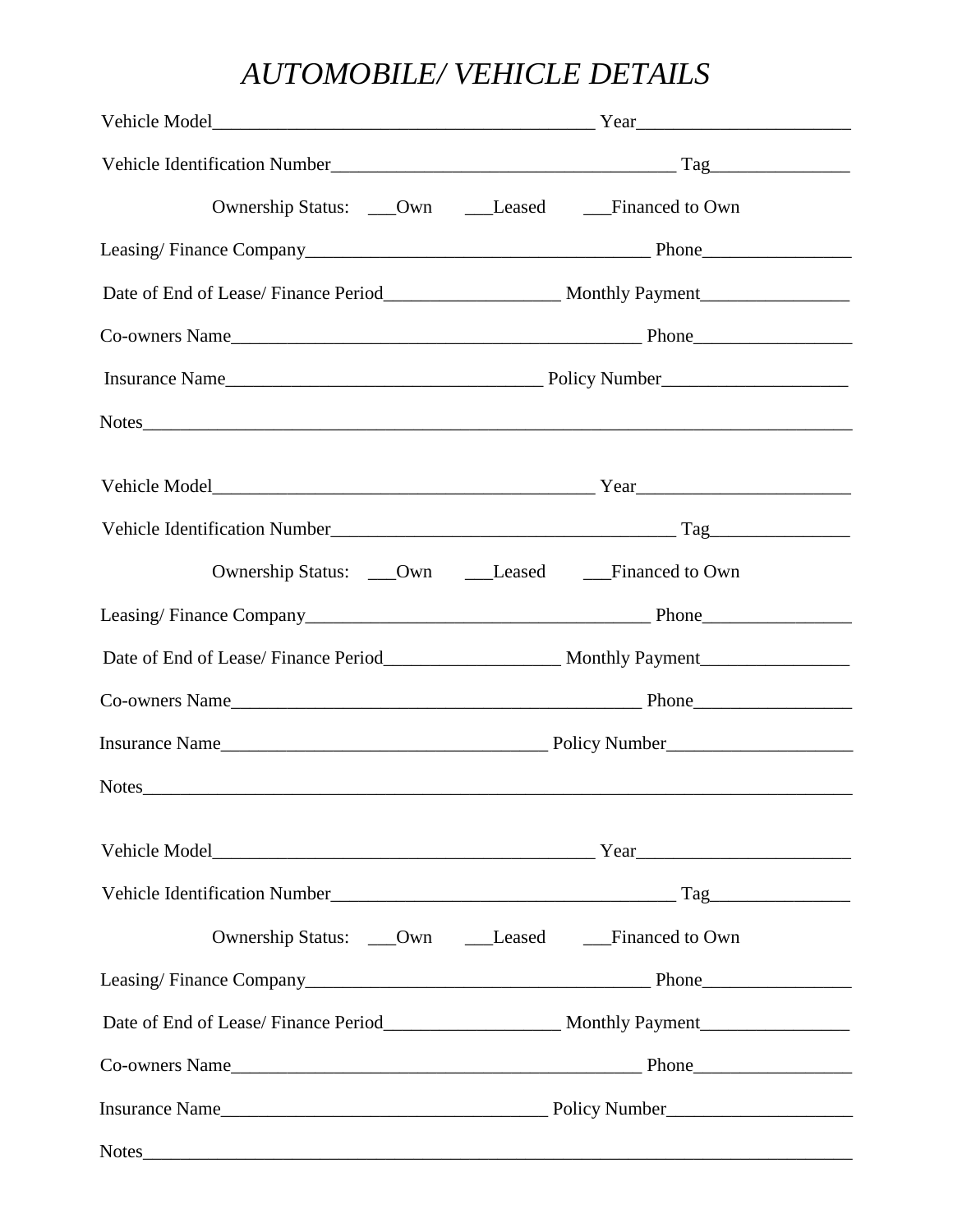#### **IMPORTANT DOCUMENTS LOCATIONS**

| Divorce Decree   |
|------------------|
| Adoption Papers  |
| Deeds and Titles |
|                  |
|                  |
|                  |
|                  |

#### PROFESSIONAL DIRECTORY

| $City$ $City$ $Zip$ $Step$ $Zip$ |  |  |
|----------------------------------|--|--|
|                                  |  |  |
| Notes                            |  |  |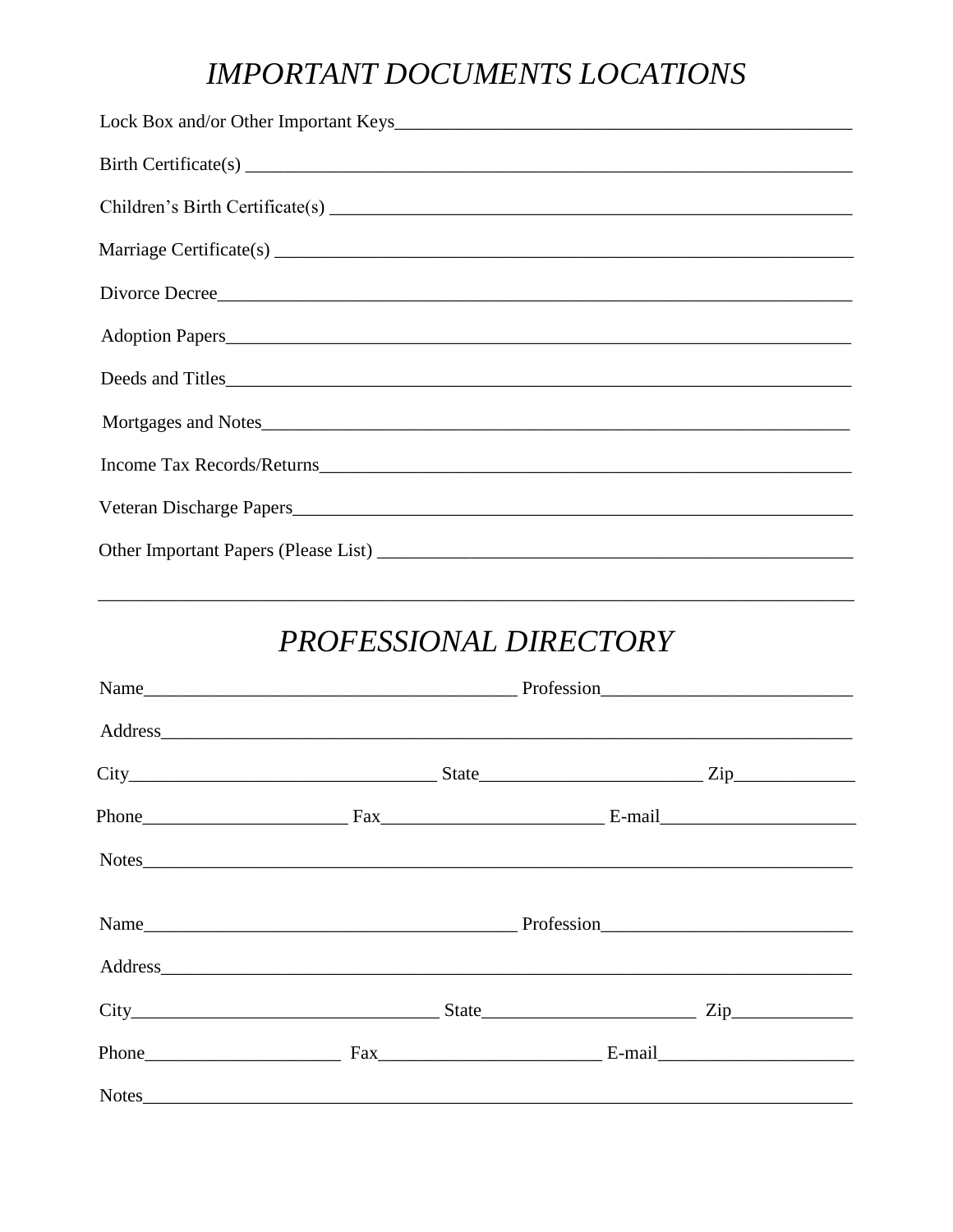### MEDICAL DIRECTORY

| Physician's Name    |  |  |
|---------------------|--|--|
|                     |  |  |
|                     |  |  |
|                     |  |  |
| Notes               |  |  |
| Specialist's Name   |  |  |
| Address             |  |  |
|                     |  |  |
|                     |  |  |
|                     |  |  |
|                     |  |  |
|                     |  |  |
|                     |  |  |
|                     |  |  |
|                     |  |  |
| Dentist's Name      |  |  |
|                     |  |  |
| $City$ $City$ $Zip$ |  |  |
|                     |  |  |
|                     |  |  |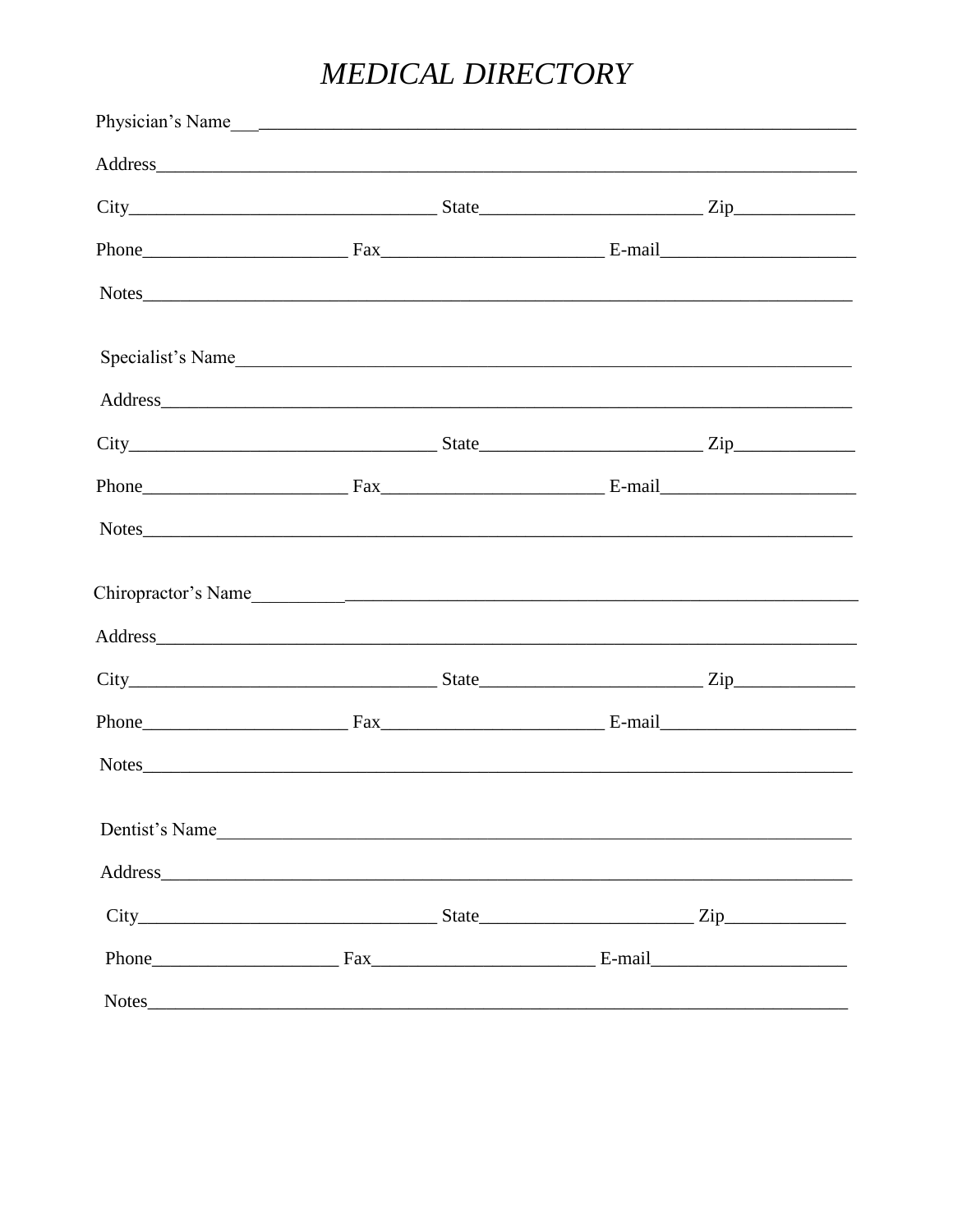#### **PET DETAILS**

|                                                                                                                                                                                                                                |  | This pet has papers: <u>Yes</u> No The papers are located |  |  |  |
|--------------------------------------------------------------------------------------------------------------------------------------------------------------------------------------------------------------------------------|--|-----------------------------------------------------------|--|--|--|
|                                                                                                                                                                                                                                |  |                                                           |  |  |  |
| Address and the contract of the contract of the contract of the contract of the contract of the contract of the contract of the contract of the contract of the contract of the contract of the contract of the contract of th |  |                                                           |  |  |  |
|                                                                                                                                                                                                                                |  |                                                           |  |  |  |
|                                                                                                                                                                                                                                |  |                                                           |  |  |  |
|                                                                                                                                                                                                                                |  |                                                           |  |  |  |
| Allergies                                                                                                                                                                                                                      |  |                                                           |  |  |  |
|                                                                                                                                                                                                                                |  |                                                           |  |  |  |
|                                                                                                                                                                                                                                |  | Has the pet been spaded, or neutered? ____Yes ____No      |  |  |  |
|                                                                                                                                                                                                                                |  |                                                           |  |  |  |
| This pet has papers: __Yes ___No The papers are located__________________________                                                                                                                                              |  |                                                           |  |  |  |
| Pet to go to see that the same state of the same state of the same state of the same state of the same state of the same state of the same state of the same state of the same state of the same state of the same state of th |  |                                                           |  |  |  |
| Address and the contract of the contract of the contract of the contract of the contract of the contract of the contract of the contract of the contract of the contract of the contract of the contract of the contract of th |  |                                                           |  |  |  |
|                                                                                                                                                                                                                                |  |                                                           |  |  |  |
| Phone Fax Fax Fax E-mail                                                                                                                                                                                                       |  |                                                           |  |  |  |
|                                                                                                                                                                                                                                |  |                                                           |  |  |  |
| Allergies                                                                                                                                                                                                                      |  |                                                           |  |  |  |
|                                                                                                                                                                                                                                |  |                                                           |  |  |  |
|                                                                                                                                                                                                                                |  | Has the pet been spaded, or neutered? ____Yes ____No      |  |  |  |
|                                                                                                                                                                                                                                |  |                                                           |  |  |  |
|                                                                                                                                                                                                                                |  |                                                           |  |  |  |
|                                                                                                                                                                                                                                |  |                                                           |  |  |  |
|                                                                                                                                                                                                                                |  |                                                           |  |  |  |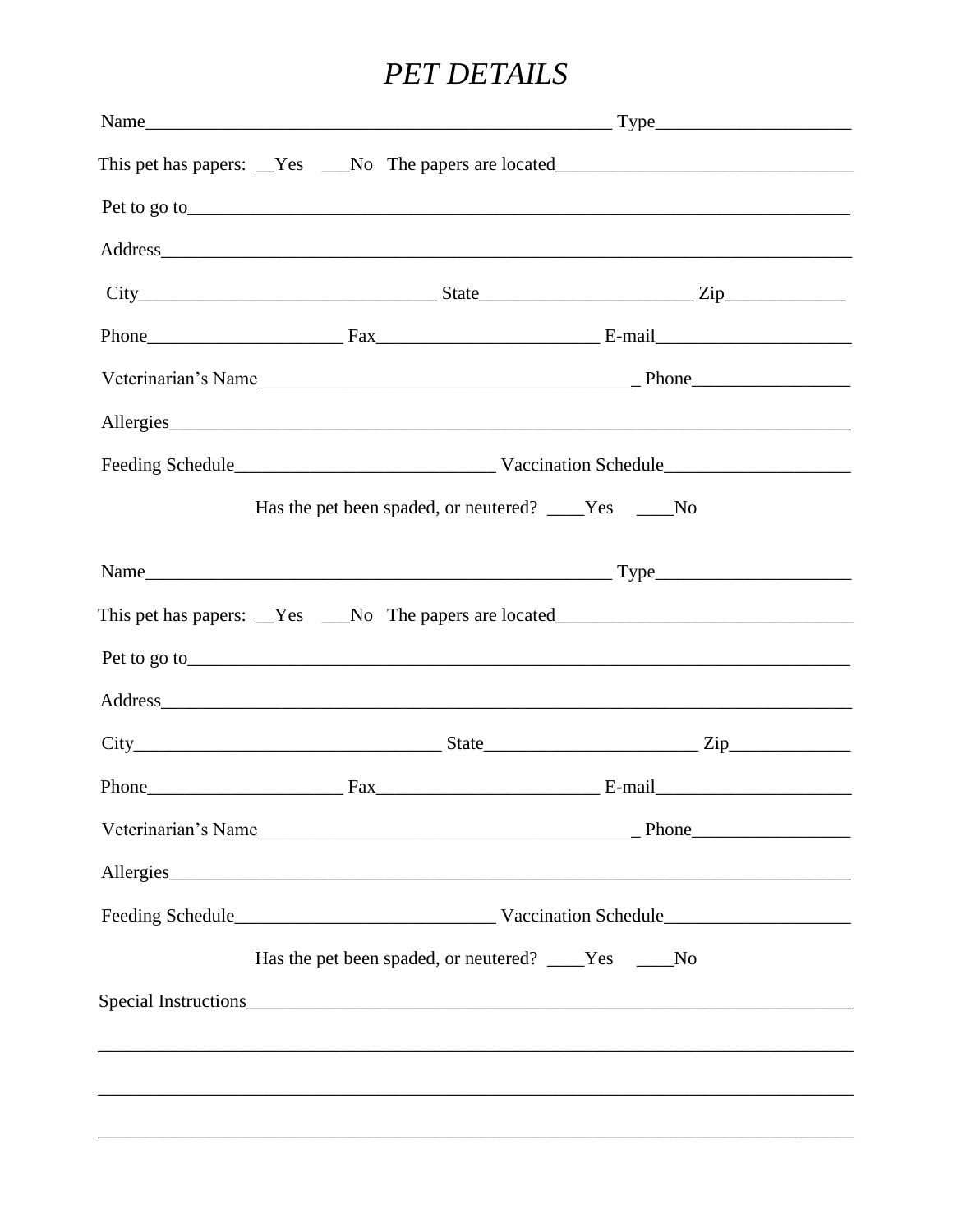#### *MEDICAL HISTORY*

1). Parents and/or siblings had heart disease, kidney disease, diabetes, cancer, stroke, or any other hereditary disease? (If yes, indicate family member, illness, age at onset, if applicable, age at death.)  $\Box$  No  $\Box$  Yes  $\Box$ 

- 2). Have you had problems with your circulatory, cerebrovascular or cardiovascular systems or blood vessels (such as: heart attack, heart disease, palpitations, heart murmur, chest pain, high blood pressure, stroke, anemia)?
	- \_\_\_No \_\_\_Yes \_\_\_\_\_\_\_\_\_\_\_\_\_\_\_\_\_\_\_\_\_\_\_\_\_\_\_\_\_\_\_\_\_\_\_\_\_\_\_\_\_\_\_\_\_\_\_\_\_\_\_\_\_\_\_\_\_\_\_\_\_\_\_\_
- 3). Have you had problems your with nose, throat, lung or respiratory system (emphysema, asthma, shortness of breath, chronic cough or sleep apnea)?
	- No Yes  $\overline{Y}$
- 4). Have you had problems with stomach, intestine, rectum, liver or pancreas (such as: hepatitis, ulcer, colitis, Crohn's disease, or pancreatitis)?
	- \_\_\_No \_\_\_ Yes \_\_\_\_\_\_\_\_\_\_\_\_\_\_\_\_\_\_\_\_\_\_\_\_\_\_\_\_\_\_\_\_\_\_\_\_\_\_\_\_\_\_\_\_\_\_\_\_\_\_\_\_\_\_\_\_\_\_\_\_\_\_\_\_\_
- 5). Have you had problems with your nervous system (such as: epilepsy, seizures, multiple sclerosis, depression, suicide, eating disorder, dementia, Alzheimer's, anxiety, mental illness)?
	- \_\_\_ No \_\_\_ Yes \_\_\_\_\_\_\_\_\_\_\_\_\_\_\_\_\_\_\_\_\_\_\_\_\_\_\_\_\_\_\_\_\_\_\_\_\_\_\_\_\_\_\_\_\_\_\_\_\_\_\_\_\_\_\_\_\_\_\_\_\_\_\_\_\_\_
- 6). Have you had problems with your Endocrine system, bones, muscles, joints, eyes or skin (such as: diabetes, thyroid, lupus, arthritis, or back problems)?
	- \_\_\_ No \_\_\_ Yes \_\_\_\_\_\_\_\_\_\_\_\_\_\_\_\_\_\_\_\_\_\_\_\_\_\_\_\_\_\_\_\_\_\_\_\_\_\_\_\_\_\_\_\_\_\_\_\_\_\_\_\_\_\_\_\_\_\_\_\_\_\_\_\_\_\_
- 7). Have you had Cancer, tumor(s), polyps, melanoma or any other malignancy?
	- No Yes
- 8). Have you had problems with your sugar, albumin or blood in urine, or other illness or disease of the kidneys, bladder, or urinary system, prostate, breast, sexually transmitted disease, or any other reproductive disorder?
	- No Yes
- 9). Other than listed above are there any other pertinent health problems that your family should be aware of in your health history?

 $\Box$  No  $\Box$  Yes  $\Box$